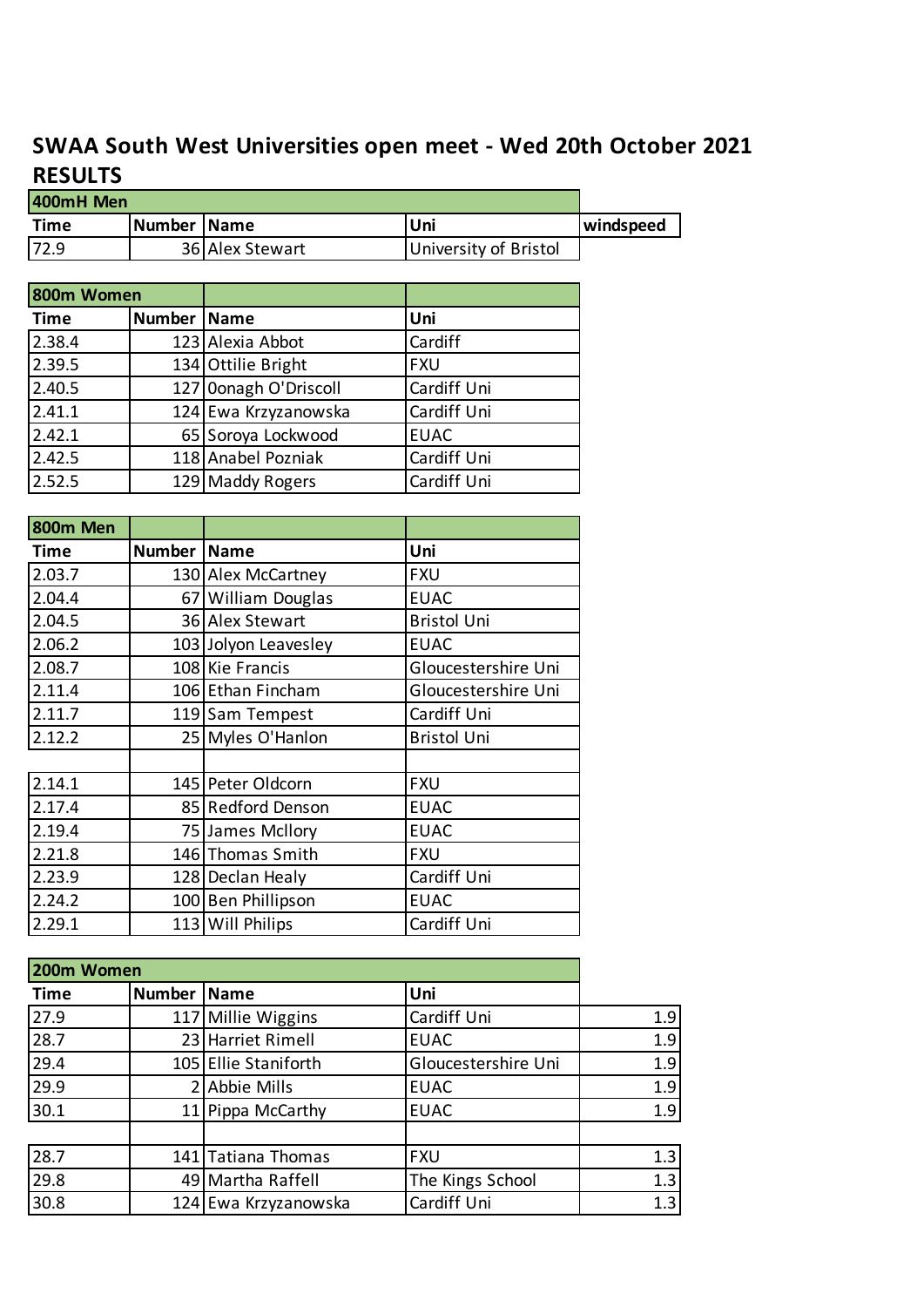| ם בכו<br>ozer<br>wЕ<br>34.0<br>гль<br>∸… |
|------------------------------------------|
|------------------------------------------|

| 200m Men    |        |                          |                           |                |
|-------------|--------|--------------------------|---------------------------|----------------|
| <b>Time</b> | Number | <b>Name</b>              | Uni                       |                |
| 23.4        |        | 126 Tom White            | Cardiff Uni               | 3.6            |
| 23.5        |        | 12 Rory Sturgeon         | <b>EUAC</b>               | 3.6            |
| 23.5        |        | 19 Tim Cort              | <b>EUAC</b>               | 3.6            |
| 23.6        |        | 55 Thomas Whiteford      | <b>EUAC</b>               | 3.6            |
| 24.4        | 3      | Cellan Robinson          | <b>EUAC</b>               | 3.6            |
|             |        |                          |                           |                |
| 23.4        |        | 46 Deniz Incesu          | <b>EUAC</b>               | $\overline{2}$ |
| 24.6        |        | 81 Harry Nuthall-Owen    | <b>EUAC</b>               | $\overline{2}$ |
| 25.1        |        | 91 Charles Asante Amoak  | <b>EUAC</b>               | $\overline{2}$ |
| 25.6        |        | 10 Charlie Pugh Lewis    | <b>EUAC</b>               | $\overline{2}$ |
| 25.8        |        | 83 Charlie Johnson       | <b>Briston University</b> | $\overline{2}$ |
| 27.4        |        | 125 Dhanyeshver Pushpana | Cardiff Uni               | $\overline{2}$ |
|             |        |                          |                           |                |
| 25.1        |        | 72 Sam Brudney           | <b>UWE</b>                | 2.4            |
| 25.6        |        | 36 Alex Stewart          | <b>Bristol Uni</b>        | 2.4            |
| 25.7        |        | 132 Isaac Kilroy         | <b>FXU</b>                | 2.4            |
| 26.5        |        | 96 Felix Cracknell       | <b>Bristol Uni</b>        | 2.4            |
| 26.6        |        | 101 Neil Tunstall        | Cornwall AC               | 2.4            |
| 26.6        |        | 68 Kit Boulting-Hodge    | Gloucestershire Uni       | 2.4            |
|             |        |                          |                           |                |
| 25.7        |        | 20 Joshua Wheeler        | <b>EUAC</b>               | 2.4            |
| 26.6        |        | 51 Ollie Hunter          | The Kings School          | 2.4            |
| 27.3        |        | 56 RS                    | <b>EUAC</b>               | 2.4            |
| 28.2        |        | 120 Manraj Singh         | Cardiff Uni               | 2.4            |
| 28.9        |        | 135 Theo Cottrell        | <b>FXU</b>                | 2.4            |

| 100mH Women |               |                   |     |     |
|-------------|---------------|-------------------|-----|-----|
| <b>Time</b> | Number   Name |                   | Uni |     |
| 20.5        |               | 133 Lizzy Quigley | FXU | 2.6 |

| 110mH Men   |               |                    |             |    |
|-------------|---------------|--------------------|-------------|----|
| <b>Time</b> | Number   Name |                    | Uni         |    |
| 18.1        |               | 58 Marko Stankovic | <b>EUAC</b> | ົ່ |

| 1500m Women |               |                     |              |
|-------------|---------------|---------------------|--------------|
| Time        | Number   Name |                     | Uni          |
| 5.01.6      |               | 43 Mollie O'Hanlon  | <b>EUAC</b>  |
| 5.05.1      |               | 61 Bronwen Stratton | <b>EUAC</b>  |
| 5.06.4      |               | 95 Inca Padfeild    | <b>EUAC</b>  |
| 5.06.9      |               | 136 Amber Faull     | <b>FXU</b>   |
| 5.29.4      |               | 74 Lucy Longbottom  | Plymouth Uni |
| 5.53.0      |               | 64 Katrin Higginson | Plymouth     |
| 6.12.0      |               | 129 Maddy Rogers    | Cardiff      |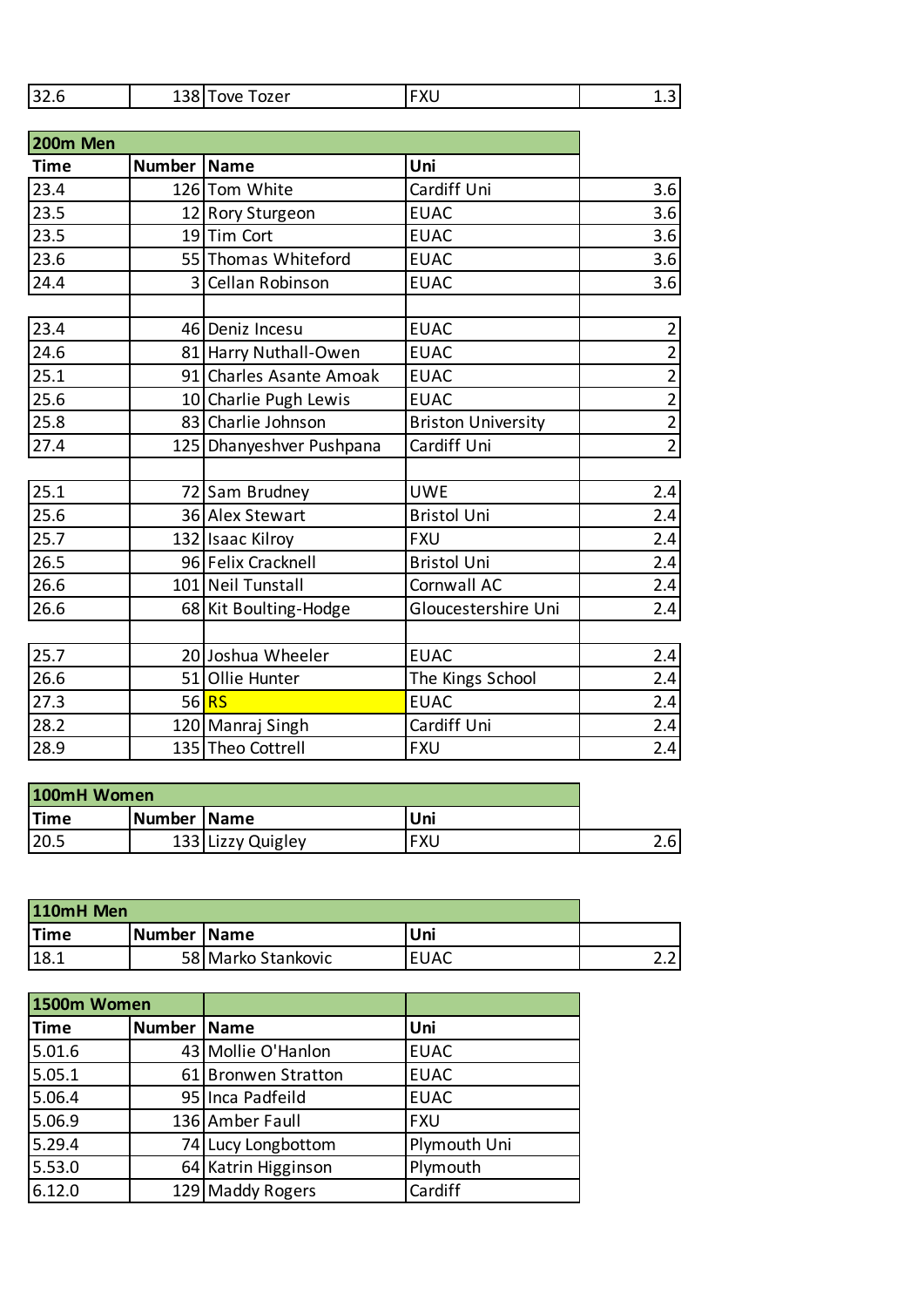| <b>1500m Men</b> |               |                          |                     |
|------------------|---------------|--------------------------|---------------------|
| <b>Time</b>      | Number   Name |                          | Uni                 |
| 4.29.7           |               | 108 Kie Francis          | Gloucestershire Uni |
| 4.30.0           |               | 140 Ben Foyle            | <b>FXU</b>          |
| 4.34.2           |               | 130 Alex McCartney       | <b>FXU</b>          |
| 4.41.0           |               | 114 Callum Champion      | Cardiff Uni         |
| 4.44.7           |               | 107 Jago Onians          | Gloucestershire Uni |
| 4.55.6           |               | 131 Thomas Gandee        | <b>FXU</b>          |
| 4.58.4           |               | 110 Isaac Nasmyth-Miller | Gloucestershire Uni |
| 5.09.1           |               | 116 Liam Hallows         | Cardiff Uni         |

| 400m Men    |               |                  |                     |
|-------------|---------------|------------------|---------------------|
| <b>Time</b> | Number   Name |                  | Uni                 |
| 52.1        |               | 38 Coleman Corry | <b>EUAC</b>         |
| 53.7        |               | 40 Cam Salter    | <b>EUAC</b>         |
| 55.1        |               | 88 Alex Wilson   | Plymouth Uni        |
| 56.3        |               | 107 Jago Onians  | Gloucestershire Uni |
| 59.6        |               | 128 Declan Healy | Cardiff Uni         |
| 60.1        |               | 146 Thomas Smith | <b>FXU</b>          |

| 400m Women  |               |                |             |
|-------------|---------------|----------------|-------------|
| <b>Time</b> | Number   Name |                | Uni         |
| 66.2        |               | 37 Niamh Jones | <b>EUAC</b> |
| 79.3        |               | 138 Tove Tozer | FXU         |

| 100m Women  |               |                     |                     |                         |
|-------------|---------------|---------------------|---------------------|-------------------------|
| <b>Time</b> | Number   Name |                     | Uni                 |                         |
| 13.3        |               | 44 Pauline LeTacon  | <b>EUAC</b>         | 1.3                     |
| 13.4        |               | 117 Millie Wiggins  | Cardiff Uni         | 1.3                     |
| 13.8        |               | 33 Kianti Subowo    | <b>EUAC</b>         | 1.3                     |
| 14.8        |               | 71 Olivia Drigui    | <b>EUAC</b>         | 1.3                     |
| 15.0        |               | 82 Chloe Britain    | Plymouth Uni        | 1.3                     |
| 16.6        |               | 142 Sophie Spier    | <b>Bristol Uni</b>  | 1.3                     |
|             |               |                     |                     |                         |
| 14.1        |               | 105 Elli Staniforth | Gloucestershire Uni | 1.1                     |
| 14.4        |               | 16 Sam Purkiss      | <b>EUAC</b>         | 1.1                     |
| 15.1        |               | 11 Pippa McCarthy   | <b>EUAC</b>         | 1.1                     |
| 15.7        |               | 112 Bayley Blyther  | Gloucestershire Uni | 1.1                     |
| 16.8        |               | 27 Natacha Clark    | <b>Bristol Uni</b>  | 1.1                     |
|             |               |                     |                     |                         |
| 13.4        |               | 141 Tatiana Thomas  | <b>FXU</b>          | 3                       |
| 14.2        |               | 49 Martha Raffell   | The Kings School    | 3                       |
| 15.1        |               | 13 Angel Bevan      | <b>EUAC</b>         | 3                       |
| 17.2        |               | 50 Seren Wonklyn    | <b>Bristol Uni</b>  | $\overline{\mathbf{3}}$ |

| <b>100m Men</b> |               |     |
|-----------------|---------------|-----|
| <b>Time</b>     | Number   Name | Uni |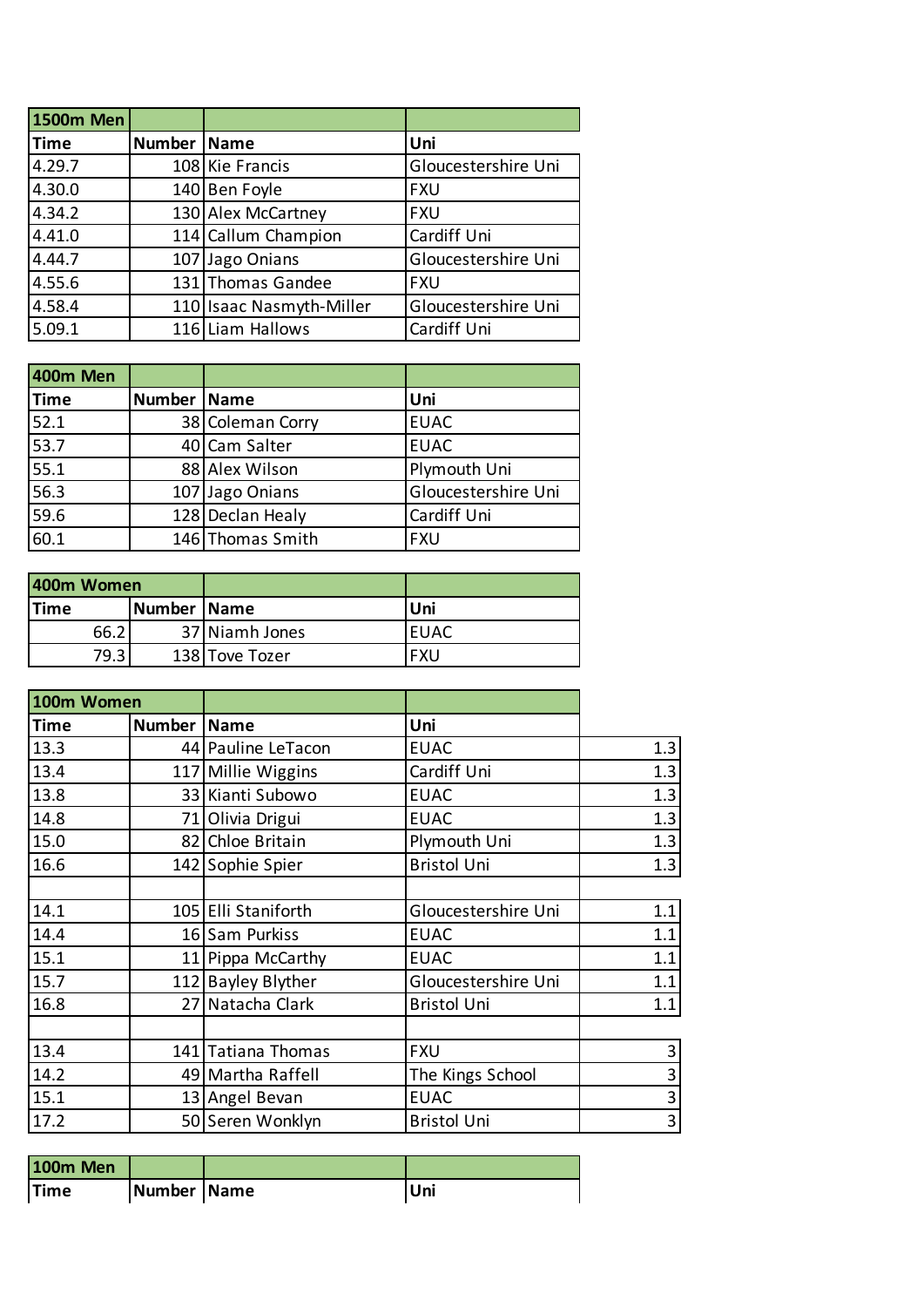| 11.0 | 21 Josh Shaghaghi        | <b>EUAC</b>         | 1.3            |
|------|--------------------------|---------------------|----------------|
| 11.4 | 126 Tom White            | Cardiff Uni         | 1.3            |
| 11.4 | 46 Deniz Incesu          | <b>EUAC</b>         | 1.3            |
| 12.1 | 86 Jan Bauer             | <b>Bristol Uni</b>  | 1.3            |
| 12.3 | 1 Jamie Ben              |                     | 1.3            |
|      |                          |                     |                |
| 11.4 | 3 Cellan Robinson        | <b>EUAC</b>         | 3              |
| 11.5 | 147 Haiki Niu            | <b>EUAC</b>         | $\overline{3}$ |
| 11.6 | 12 Rory Sturgeon         | <b>EUAC</b>         | $\overline{3}$ |
| 11.6 | 55 Thomas Whiteford      | <b>EUAC</b>         | $\overline{3}$ |
| 12.0 | 30 Matthew Walton        | <b>EUAC</b>         | $\frac{3}{3}$  |
| 12.5 | 144 Cameron Tharis T47   | <b>EUAC</b>         |                |
|      |                          |                     |                |
| 11.3 | 92 Emmanuel Opara        | Plymouth Uni        | 2.9            |
| 11.5 | 19Tim Cort               | <b>EUAC</b>         | 2.9            |
| 11.7 | 93 Victor Zhang          | Plymouth Uni        | 2.9            |
| 11.7 | 72 Sam Brudney           | UWE                 | 2.9            |
| 12.0 | 52 Ethan Hofton          | <b>EUAC</b>         | 2.9            |
| 12.1 | 91 Charles Asante        | Plymouth Uni        | 2.9            |
|      |                          |                     |                |
| 12.0 | 34 Idris Bevan           | <b>EUAC</b>         | 0.4            |
| 12.2 | 26 Adedayo Kosefobamu    | <b>EUAC</b>         | 0.4            |
| 12.6 | 66 Jonny Daly            | <b>Bristol Uni</b>  | 0.4            |
| 12.9 | 109 Elliott Simmonds     | Gloucestershire Uni | 0.4            |
| 13.0 | 145 Peter Oldcorn        | <b>FXU</b>          | 0.4            |
| 13.1 | 68 Kit Boulting-Hodge    | Gloucestershire Uni | 0.4            |
|      |                          |                     |                |
| 12.1 | 79 Dafydd Roney-Morgan   | Plymouth Uni        | 0.3            |
| 12.6 | 132 Issac Kilroy         | <b>FXU</b>          | 0.3            |
| 12.6 | 83 Charlie Johnson       | <b>Briston</b>      | 0.3            |
| 12.6 | 10 Charlie Pugh-Lewis    | <b>EUAC</b>         | 0.3            |
| 13.0 | 94 Tyrique Njoroge       | Plymouth Uni        | 0.3            |
|      |                          |                     |                |
| 12.8 | 20 Josh Wheeler          | <b>EUAC</b>         | 0.3            |
| 13.1 | 125 Dhanyeshver Pushpana | Cardiff Uni         | 0.3            |
| 13.1 | 56 Ryo Suzki             | <b>EUAC</b>         | 0.3            |
| 14.1 | 120 Manraj Singh         | Cardiff Uni         | 0.3            |

| 5000 Men and Women |        |                     |             |  |
|--------------------|--------|---------------------|-------------|--|
| <b>Time</b>        | Number | <b>Name</b>         | Uni         |  |
| 15:17.2            |        | 6 Hugo Hewitt       | <b>EUAC</b> |  |
| 15:33.0            |        | 140 Ben Foyle       | <b>FXU</b>  |  |
| 15:46.0            |        | 87 Oliver Randle    | <b>EUAC</b> |  |
| 16:55.4            |        | 122 Adam Townsend   | Cardiff     |  |
| 16:59.8            |        | 45 Thomas Reed      | <b>EUAC</b> |  |
| 17.14.2            |        | 121 Alex Pennington | Cardiff     |  |
| 17.51.3            |        | 114 Callum Campion  | Cardiff     |  |
| 18.13.1            |        | 63 Tom Slater       | <b>EUAC</b> |  |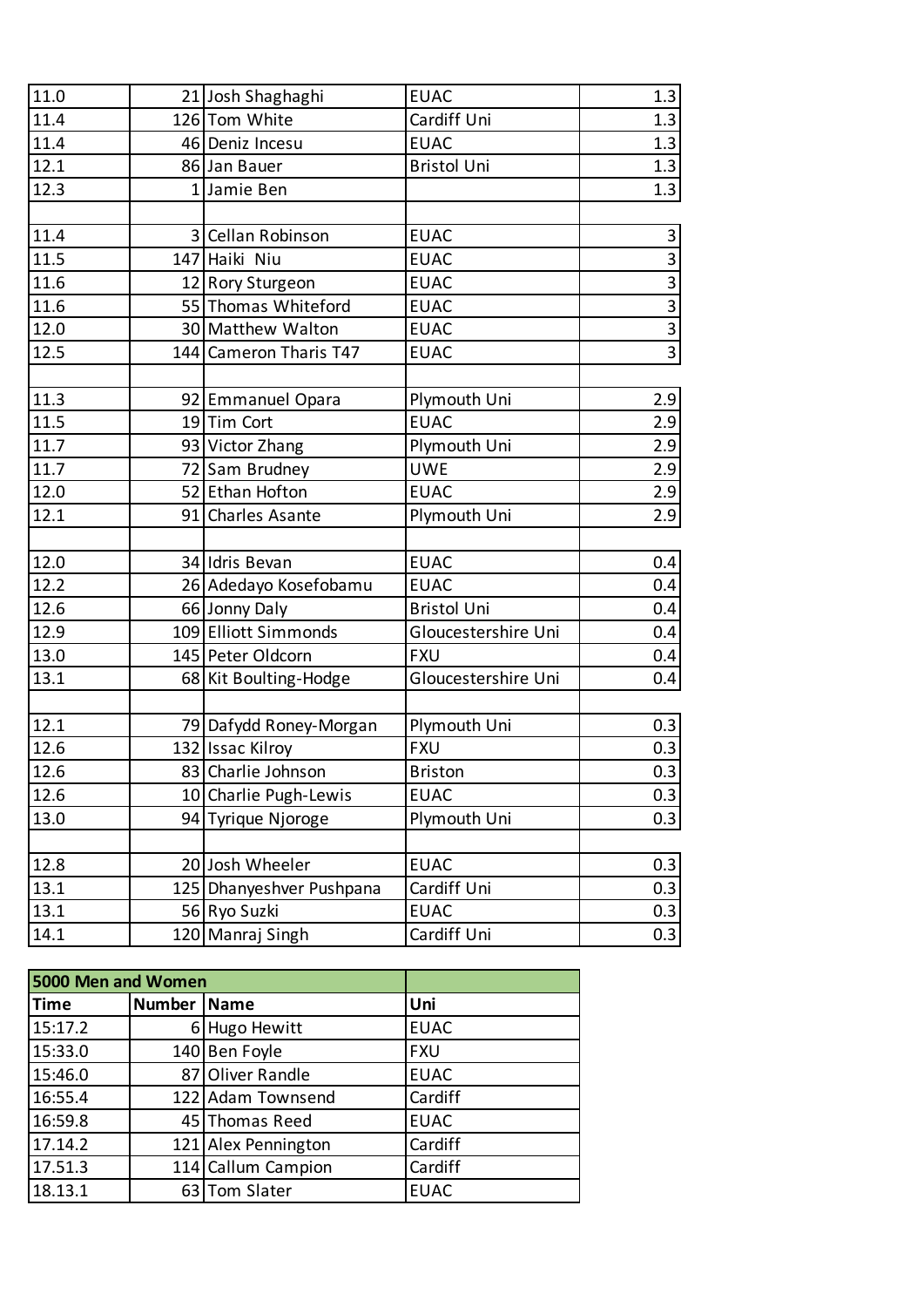| 18.18.1 | 131 Thomas Gandee    | <b>FXU</b>  |
|---------|----------------------|-------------|
| 19.05.6 | 136 Amber Faull      | <b>FXU</b>  |
| 19.31.9 | 113 Will Phillips    | Cardiff     |
| 19.43.4 | 74 Luct Longbottom   | Plymouth    |
| 19.58.5 | 76 Thomas Fillingham | Plymouth    |
| 20.25.3 | 116 Liam Hallows     | Cardiff     |
| 20.32.3 | 47 Sammy Munday      | <b>EUAC</b> |
| 20.33   | 134 Ottilie Brighgt  | <b>FXU</b>  |
| 20.58.6 | 22 Journee Cotton    | <b>EUAC</b> |
| 21.08.5 | 137 Sacha Clark      | <b>FXU</b>  |

## **FIELD EVENTS**

| Long jump Women |        |                     |                     |        |
|-----------------|--------|---------------------|---------------------|--------|
| <b>Distance</b> | Number | <b>Name</b>         | Uni                 |        |
| 4.58            |        | 41 Chalotte Campion | <b>EUAC</b>         | $-3.3$ |
| 4.2             |        | 2 Abbie Mills       | <b>EUAC</b>         | $-1.8$ |
| 4.02            |        | 133 Lizzy Quigley   | <b>EUAC</b>         | $-1.8$ |
| 4.02            |        | 102 Amy Jackson     | <b>EUAC</b>         | $-1.8$ |
| 3.99            |        | 112 Baley Bligiton  | Gloucestershire Uni | $-2.2$ |
| 3.7             |        | 54 Hannah Wagner    | <b>EUAC</b>         | $-2.4$ |
| 3.66            |        | 142 Sophie Spire    | <b>Bristol Uni</b>  | $-3.6$ |
| 3.52            |        | 39 Kathryn Hinton   | <b>EUAC</b>         | $-1.7$ |
| 3.04            |        | 27 Natasha Clarke   | <b>Bristol Uni</b>  | $-3.3$ |

| Long Jump Men   |               |                        |                    |        |
|-----------------|---------------|------------------------|--------------------|--------|
| <b>Distance</b> | Number   Name |                        | Uni                |        |
| 5.87            |               | 90 Ben Thomas          | Plymouth Uni       | -1     |
| 5.69            |               | 34 Idris Bevan         | <b>EUAC</b>        | $-2.2$ |
| 5.47            |               | 89 Chun Hang Marco Sew | <b>EUAC</b>        | $-2.3$ |
| 5.44            |               | 143 Leo Joscelyn       | <b>EUAC</b>        | $-1$   |
| 4.97            |               | 36 Alex Stewart        | <b>Bristol Uni</b> | $-21$  |

| <b>Javelin Men</b> |               |                                         |                    |  |
|--------------------|---------------|-----------------------------------------|--------------------|--|
| <b>Distance</b>    | Number   Name |                                         | Uni                |  |
| 46.48              |               | 5 Hal Hutton                            | <b>EUAC</b>        |  |
| 42.29              |               | 62 Jacob Maulin-Davis                   | <b>EUAC</b>        |  |
| 36.10              |               | 84 Kristian Rogers                      | <b>Bristol Uni</b> |  |
| 32.88              |               | 91 Charles Asante Amoabeng Plymouth Uni |                    |  |
| 31.71              |               | 98 Alex Reeve                           | <b>Bristol Uni</b> |  |
| 30.46              |               | 59 Will Lunt                            | <b>Bristol Uni</b> |  |
| 24.84              |               | 131 Thomas Gandee                       | <b>FXU</b>         |  |
| 22.54              |               | 36 Alex Stewart                         | <b>Bristol Uni</b> |  |
| 15.85              |               | 120 Manraj Singh                        | Cardiff Uni        |  |
| 14.75              |               | 143 Thomas Smith                        | <b>FXU</b>         |  |

| Javelin Women   |             |  |     |
|-----------------|-------------|--|-----|
| <b>Distance</b> | Number Name |  | Uni |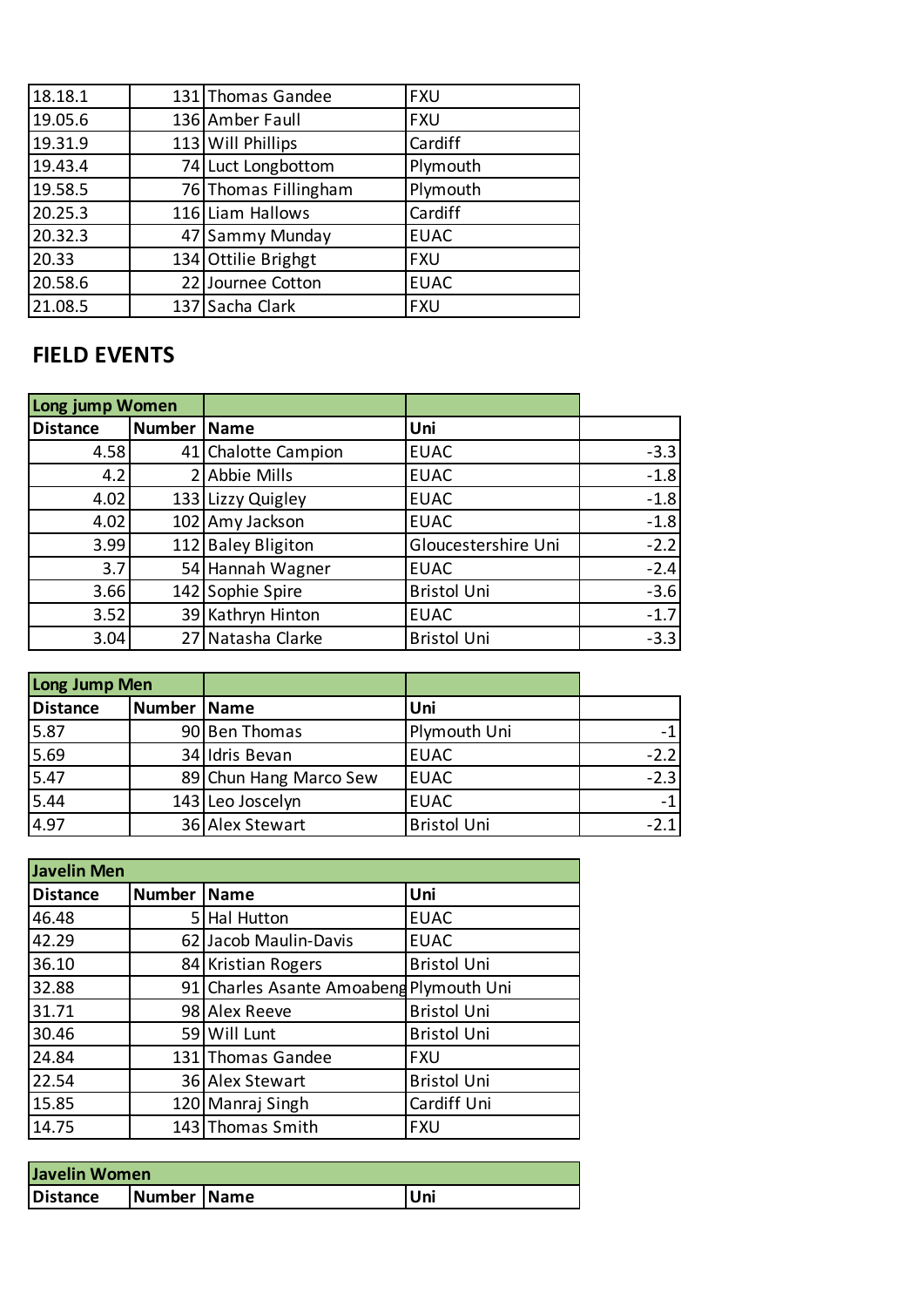| <b>Shot Put Men</b> |               |               |                    |
|---------------------|---------------|---------------|--------------------|
| <b>Distance</b>     | Number   Name |               | Uni                |
| 9.94                |               | 8 Jamie Ellis | <b>Bristol Uni</b> |
| 17.12               |               | 59 Will Lunt  | <b>Bristol Uni</b> |

| <b>Shot Put Women</b> |               |                       |                  |
|-----------------------|---------------|-----------------------|------------------|
| Distance              | Number   Name |                       | Uni              |
| 17.61                 |               | 39 Kathryn Hinton     | <b>EUAC</b>      |
| 7.40                  |               | 2 Abbie Mills         | <b>EUAC</b>      |
| 4.54                  |               | 23 Abigail Birtch F41 | <b>St Albans</b> |

| <b>Triple Jump Men</b> |               |                        |              |        |
|------------------------|---------------|------------------------|--------------|--------|
| Distance               | Number   Name |                        | Uni          |        |
| 13.20                  |               | 92 Emmanuel Opara      | Plymouth Uni |        |
| 11.36                  |               | 89 Chun Hang Marco Sew | <b>EUAC</b>  | $-1.9$ |
| 10.99                  |               | 26 Adedayo Kosefobamu  | <b>EUAC</b>  | $-0.5$ |

| <b>Triple Jump Women</b> |               |                      |             |        |
|--------------------------|---------------|----------------------|-------------|--------|
| <b>Distance</b>          | Number   Name |                      | Uni         |        |
| 10.20                    |               | 41 Charlotte Campion | <b>EUAC</b> | $-1.8$ |
| 9.69                     |               | 104 Amy Jackson      | <b>EUAC</b> |        |

| <b>High Jump Men</b> |               |                    |                     |
|----------------------|---------------|--------------------|---------------------|
| <b>Height</b>        | Number   Name |                    | Uni                 |
| 1.73                 |               | 150 Ben Tomas      | Plymouth Uni        |
| 1.55                 |               | 51 Ollie Hunter    | <b>Kings School</b> |
| 1.4                  |               | 58 Marko Stankovic | <b>EUAC</b>         |
| 1.25                 |               | 130 Alex McCartney | FXU                 |

| <b>High Jump Women</b> |               |                   |                    |
|------------------------|---------------|-------------------|--------------------|
| <b>Height</b>          | Number   Name |                   | Uni                |
| 1.63                   |               | 35 Phoebe Harland | IEUAC              |
| 1.1.                   |               | 50 Seren Monklyn  | <b>Bristol Uni</b> |

| 4 x100 men relay |                   |                    |  |
|------------------|-------------------|--------------------|--|
| 45.8             | EUAC <sub>1</sub> |                    |  |
| 46.4             |                   | EUAC <sub>2</sub>  |  |
| 46.9             |                   | Plymouth Uni       |  |
| 47.8             |                   | EUAC <sub>3</sub>  |  |
| 49.2             |                   | Glos Uni           |  |
| 49.6             |                   | <b>Bristol Uni</b> |  |
|                  |                   |                    |  |

| 4 x 100 mixed |  |
|---------------|--|
|               |  |